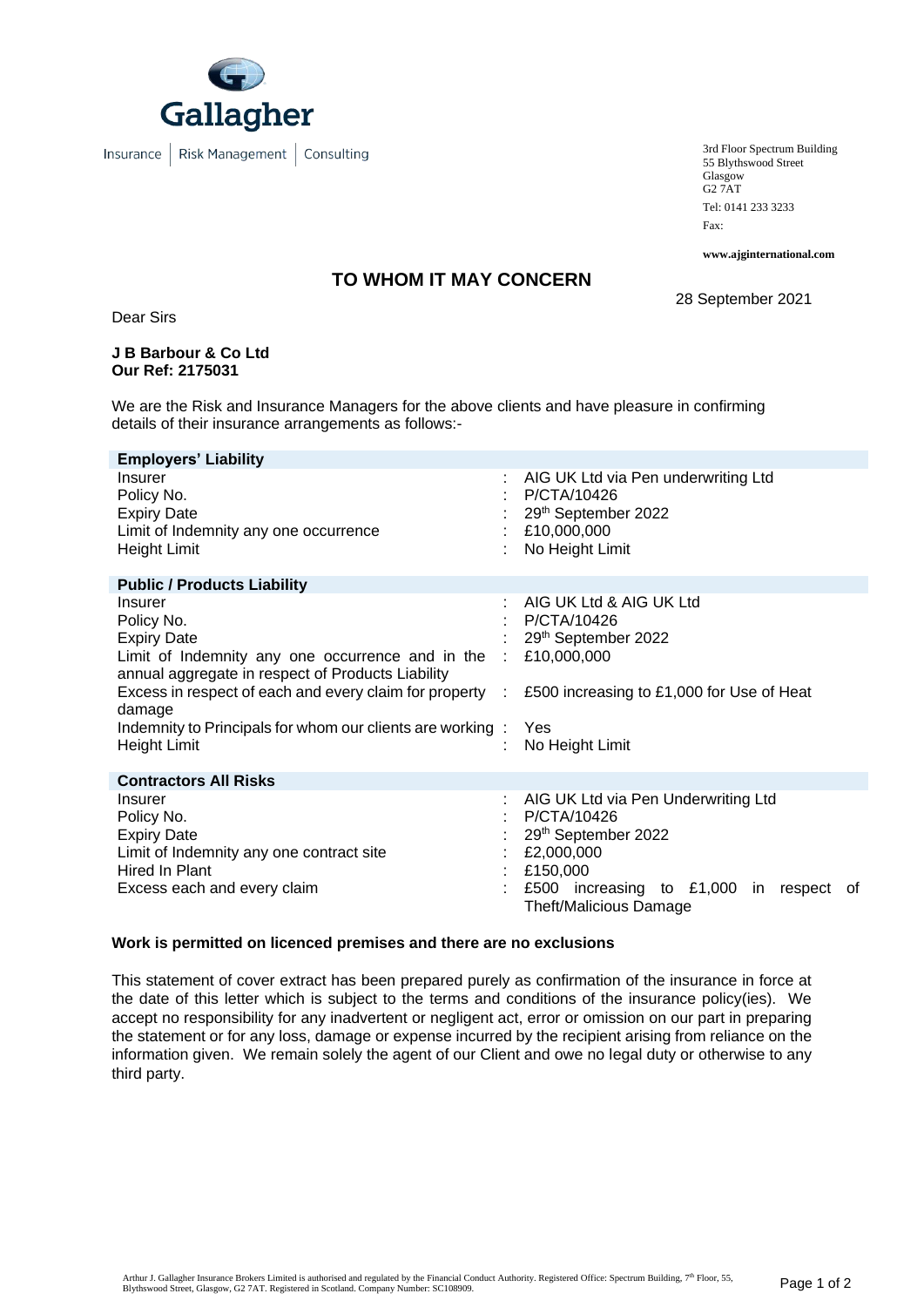Should the insurance cover be cancelled assigned or changed in any way during the period of insurance neither we nor insurers accept any obligation to notify any recipient.

Yours sincerely

Kana Ron

**Karen Ross** Commercial Broker Direct dial: 0141 233 3211 Email: Karen\_Ross@ajg.com